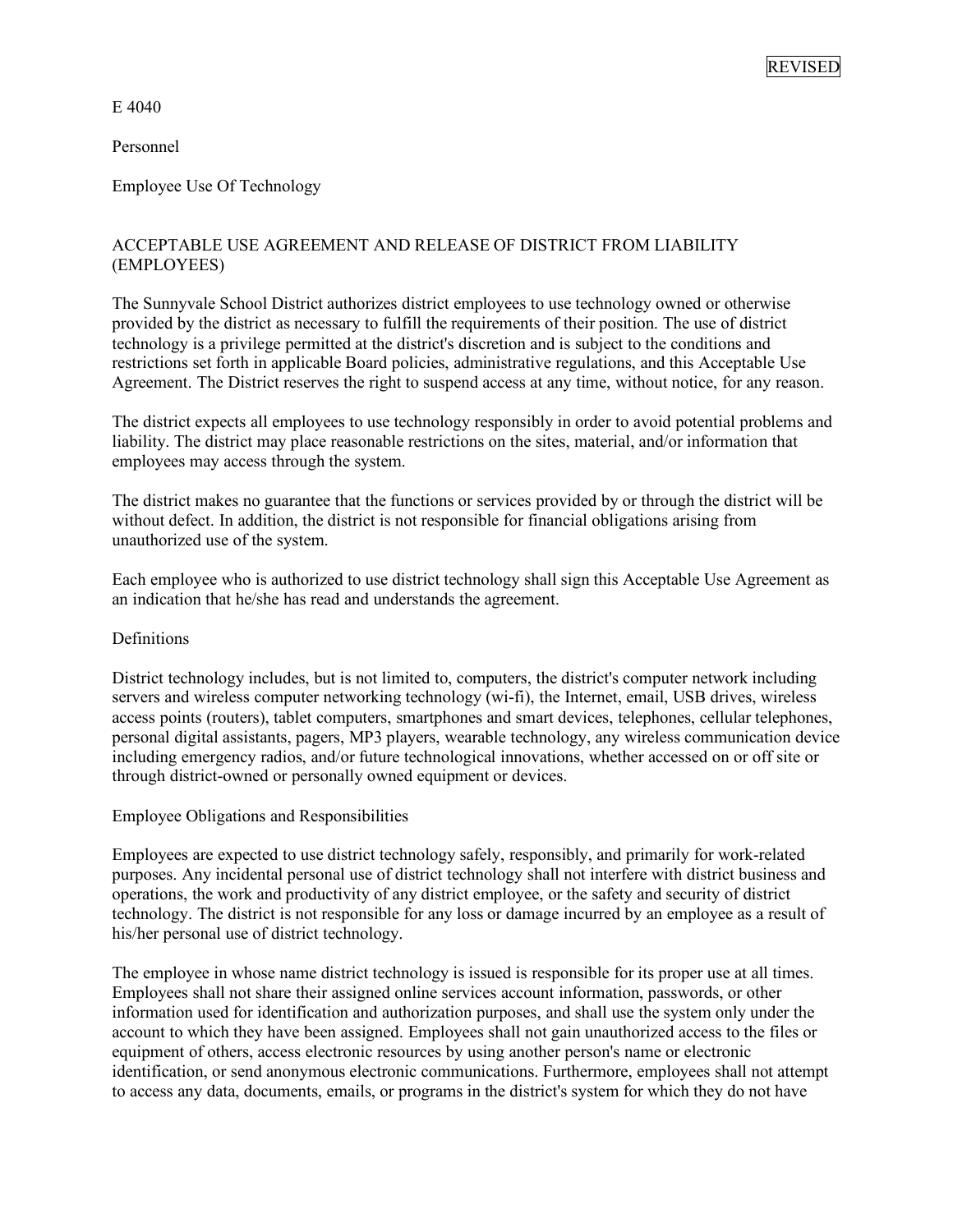E 4040 authorization.

Employees are prohibited from using district technology for improper purposes, including, but not limited to, use of district technology to:

1. Access, post, display, or otherwise use material that is discriminatory, defamatory, obscene, sexually explicit, harassing, intimidating, threatening, or disruptive

2. Disclose or in any way cause to be disclosed confidential or sensitive district, employee, or student information without prior authorization from a supervisor

3. Engage in personal commercial or other for-profit activities without permission of the Superintendent or designee

4. Engage in unlawful use of district technology for political lobbying

5. Infringe on copyright, license, trademark, patent, or other intellectual property rights

6. Intentionally disrupt or harm district technology or other district operations (such as destroying district equipment, placing a virus on district computers, adding or removing a computer program without permission, changing settings on shared computers)

7. Install unauthorized software

8. Engage in or promote unethical practices or violate any law or Board policy, administrative regulation, or district practice

Privacy

Since the use of district technology is intended for use in conducting district business, no employee should have any expectation of privacy in any use of district technology.

The district reserves the right to monitor and record all use of district technology, including, but not limited to, access to the Internet or social media, communications sent or received from district technology, or other uses within the jurisdiction of the district. Such monitoring/recording may occur at any time without prior notice for any legal purposes including, but not limited to, record retention and distribution and/or investigation of improper, illegal, or prohibited activity. Employees should be aware that, in most instances, their use of district technology (such as web searches or emails) cannot be erased or deleted.

All passwords created for or used on any district technology are the sole property of the district. The creation or use of a password by an employee on district technology does not create a reasonable expectation of privacy.

# Personally Owned Devices

If an employee uses a personally owned device to access district technology or conduct district business, he/she shall abide by all applicable Board policies, administrative regulations, and this Acceptable Use Agreement. Any such use of a personally owned device may subject the contents of the device and any communications sent or received on the device to disclosure pursuant to a lawful subpoena or public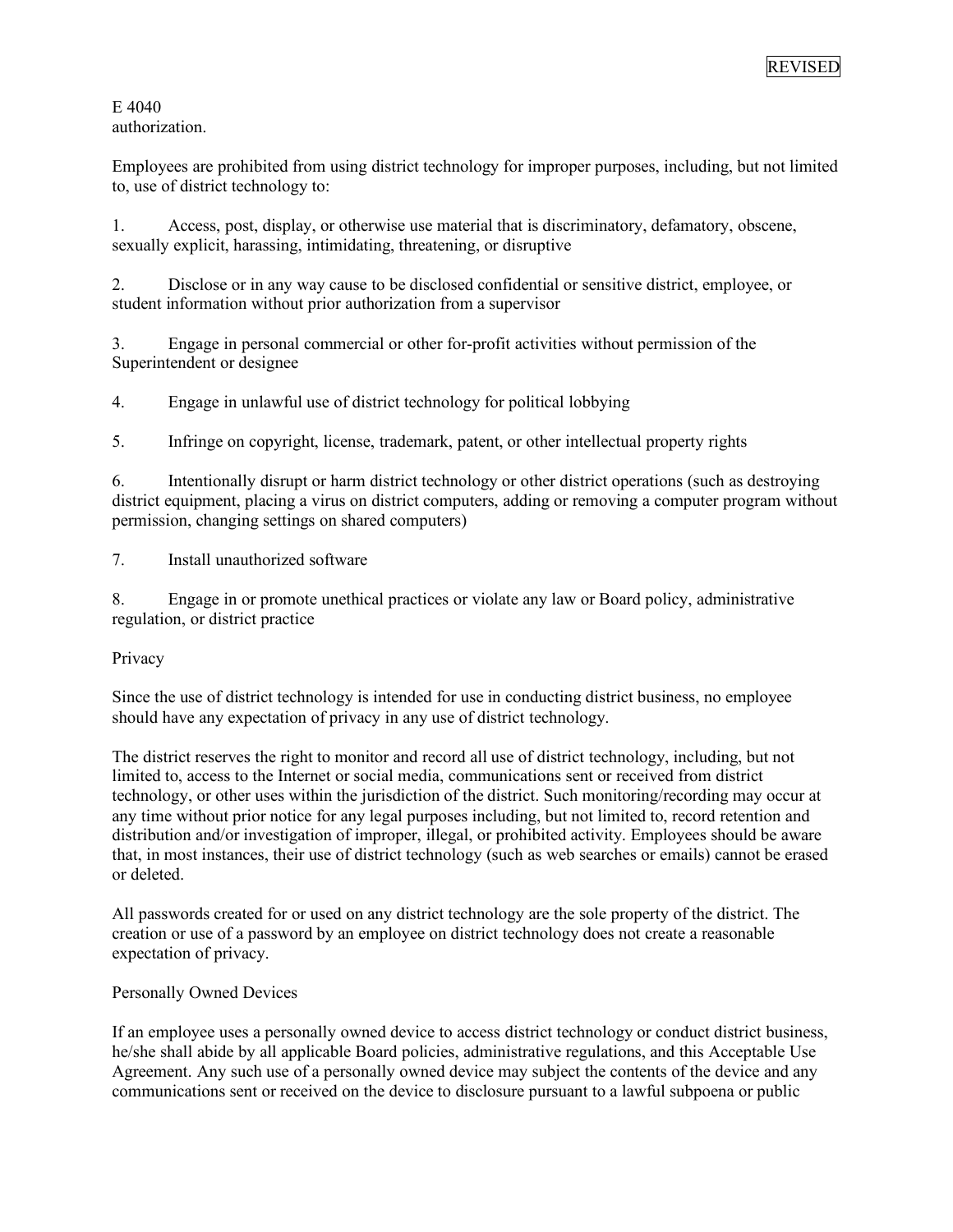REVISED

E 4040 records request.

Records

Any electronically stored information generated or received by an employee which constitutes a district or student record shall be classified, retained, and destroyed in accordance with BP/AR 3580 - District Records, BP/AR 5125 - Student Records, or other applicable policies and regulations addressing the retention of district or student records.

# Reporting

If an employee becomes aware of any security problem (such as any compromise of the confidentiality of any login or account information) or misuse of district technology, he/she shall immediately report such information to the Superintendent or designee.

### Consequences for Violation

Violations of the law, Board policy, or this Acceptable Use Agreement may result in revocation of an employee's access to district technology and/or discipline, up to and including termination. In addition, violations of the law, Board policy, or this agreement may be reported to law enforcement agencies as appropriate.

### Employee Acknowledgment

I have received, read, understand, and agree to abide by this Acceptable Use Agreement, BP 4040 - Employee Use of Technology, and other applicable laws and district policies and regulations governing the use of district technology. I understand that there is no expectation of privacy when using district technology or when my personal electronic devices use district technology. I further understand that any violation may result in revocation of user privileges, disciplinary action, and/or appropriate legal action.

I hereby release the district and its personnel from any and all claims and damages arising from my use of district technology or from the failure of any technology protection measures employed by the district.

| Name:             | (Please print) | Position: |
|-------------------|----------------|-----------|
| School/Work Site: |                |           |
| Signature:        |                | Date:     |